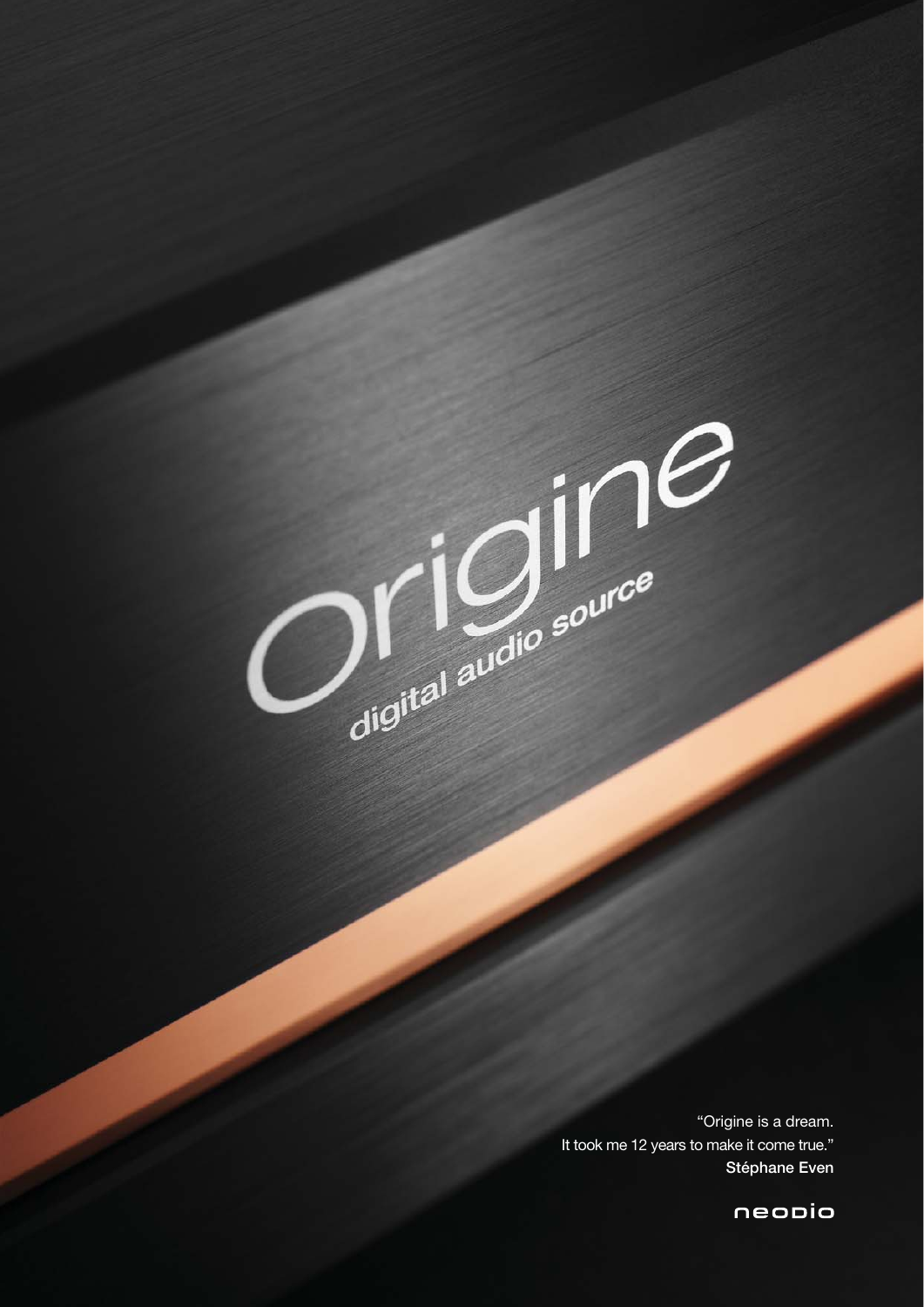

In 2001, Stéphane Even founded NEODIO, aiming at pushing the limits of sound quality in High Fidelity. From the very first product - the Model 100 integrated amplifier - to the Origine digital source, he focused on innovation, reliability and true fidelity.

Thanks to intensive research over the past 12 years, Neodio has built a unique expertise in 4 design fields: amplifiers, CD players, DA converters and cables.

For Stephane Even, technique is only a means to an end. What really counts is the sound quality and emotion that the HiFi equipment can produce in the long run. He achieves elegance and simplicity in technical and design solutions avoiding all unnecessary complexity.

## THE STORY A DREAM COME TRUE

Origine is a flagship CD player and digital converter. It has unique features.

- A friendly product that addresses both CD playback and music streaming
- A refined design that is inspired by music instruments
- A state-of-the-art building quality
- **Innovative solutions such as** constrained layer chassis, high frequency filters and zero quartz master clock
- A sound quality that challenges the best vinyl turntables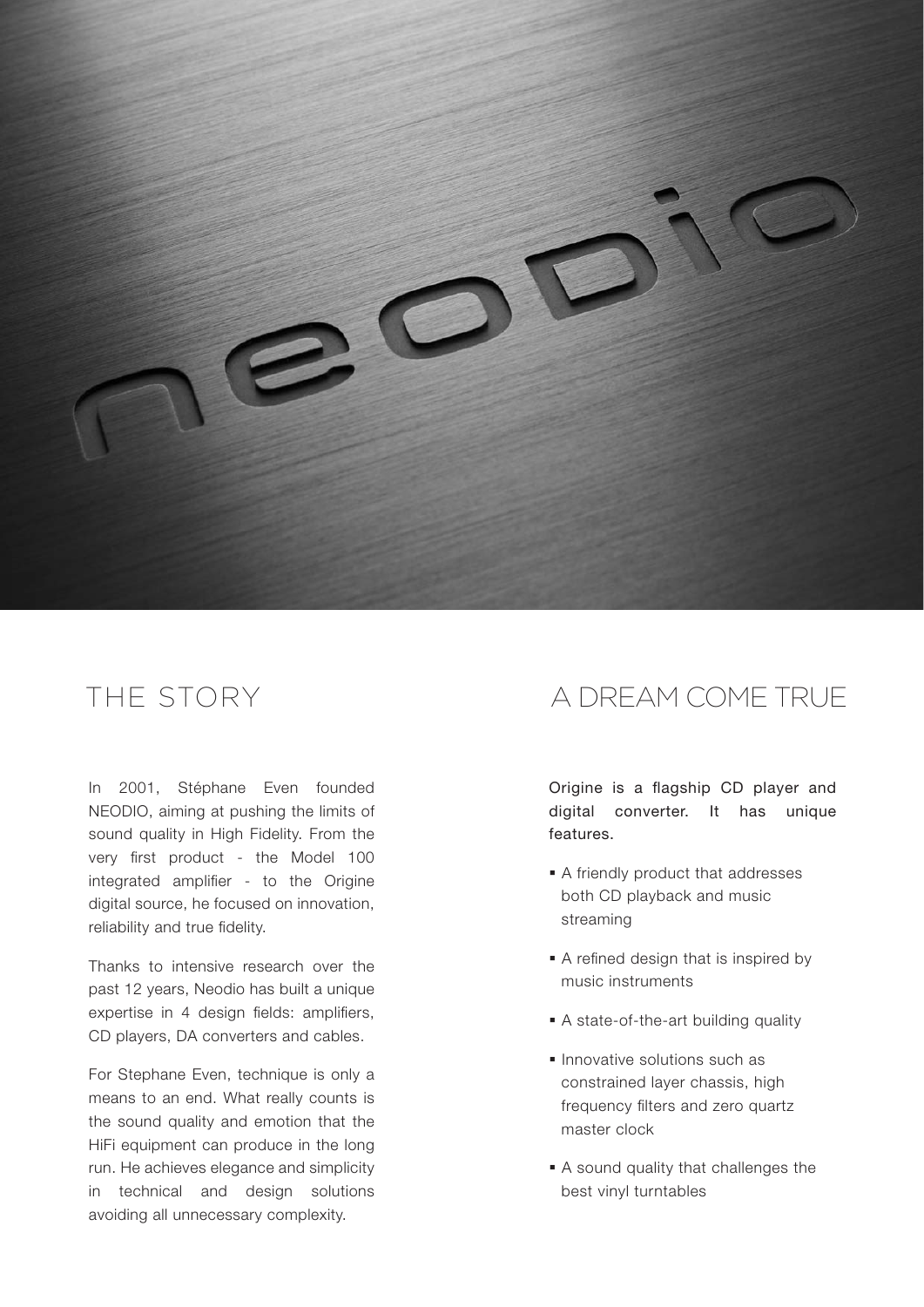

# THE NEODIO SOUND

#### Comments from our customers worldwide:

"The analogue presentation of music appeared first time at my place."

"It is lightning fast with all the shades and subtones hanging in the air at the right time before the next snap grabs you."

"It reveals the ambience and air surrounding the cello putting me right in front of the performer."

"This is a break-through in terms of tone-resolution from a digital-based player."

"The vinyl-like density is shocking."

"The magic of the Neodio stems from its ability to reveal the tonality resolution of different recordings."

"Should I want to travel back in time playing Miles Davis with a glass of red wine, it sends me right back there."

"I have not heard a better source playing vocal, violin and cello!! The realism just thrills me up!!"

"Even my daughter who plays violin said the sound from the Neodio playing violin is unlike any other sources I had owned before."

"Musicality seems to be newly discovered from the same records over and over."